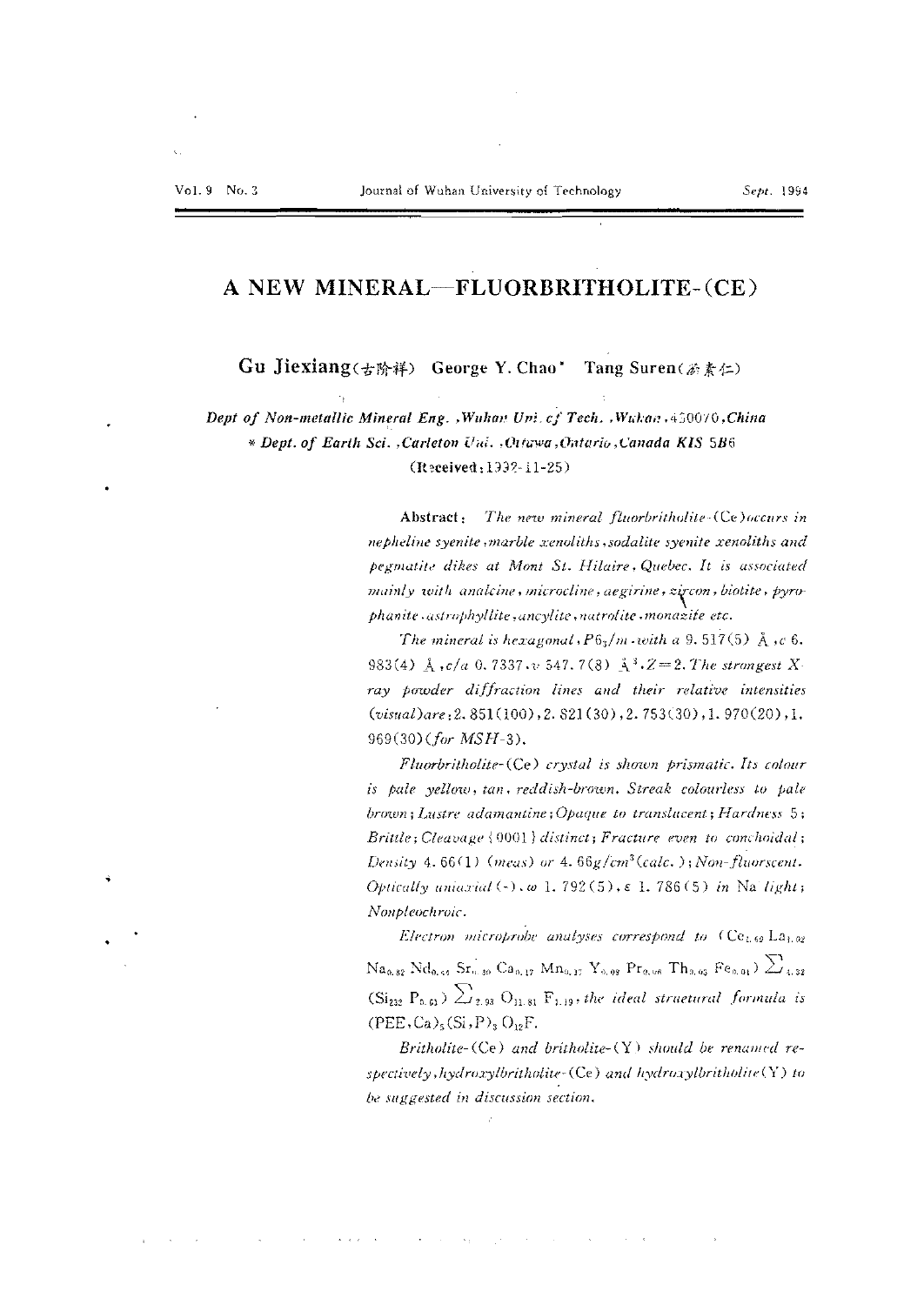**Key words:** *new mineral;* fltwrbritholite~CCe) ; *britlu) lite; nepheline syenite; hexagonal; 1\.10nt St. Hila ire* ; *Quebec*

# 1 Introduction

The new mineral fluorbritholite-Ce). (REE,Ca)<sub>5</sub>(Si,P)<sub>3</sub>O<sub>12</sub>F, formerly was known as UK22 (Chao &. Baker 1979)collected in summer of 1977 from Mont Si. Hilaire,Quebec. The mineral was studied with cooperating by Gu Jiexiang and Tang Saren in China and George Y. Chao in Canada in the last two years. The minera! and name are approved by the comission on New Minerals and Mineral names of International Minernlogical Association in October 1991. The type specimes are deposited at the National Museum of Canada. The mineral is named for the composition and relationship to britholite.

### 2 Oczurrence

The mineral occurs at Mont St. Hilaire, Quebec, in nepheline syenite, marble xenoliths,sodalite syenite xenoliths and pegmatite dikes. Fluorbritholite-(Ce) was found in the vugs. There are a large number of REE-bearing minerals with association. The main associted minerals are: analcime, microcline, aegirine, zircon, biotite, pyrophanite, astrophyllite, ancylite, natrolite, monazite (in vuges); fluorite, pectolite calcite, aegirine, carbonate-apatite, biotite, gotzenite (in marble xenoliths); lovozerite, Iueshite, ussingite, eudialyte steenstrupine, gmelinite, phillipsite, chabazite, sodalite, analcime, serandite, albite, clinoamphibole, and many other rare and unidentified minerals. The mineral formed in the late magmatic and metasomatic stages.

## 3 Physical and Optical Properties

Fluorbritholite- (Ce) crystal generally displays as aggregates and patches of fine tan needles in radiating or subparallel groups. The single crystal is shown prismatic shape  $(-$ 0. 5mm), also nearly eqant (fig. 1). The colour is commonly pale yellow, tan, reddishbrown. The streak is colourless to pale brown. The lustre is adamantine, opaque to translucent. The hardneess is about 5 on the Mohs scale and brittle. The mineral has distinct {00011 cleavage. Fractute is even to conchoidal. The density of the mineral measured by Berman balance is 4.  $66(1)g/cm<sup>3</sup>$  and density calculated is 4.  $66g/cm<sup>3</sup>$ . The mineral does not fluoresce under short-wave and long-wave ultraviolet light. Some specimens are partially metamict.

Fluorbritholite- (Ce) is optically pale yellow, nonpleochroic, transparent, parallel ex-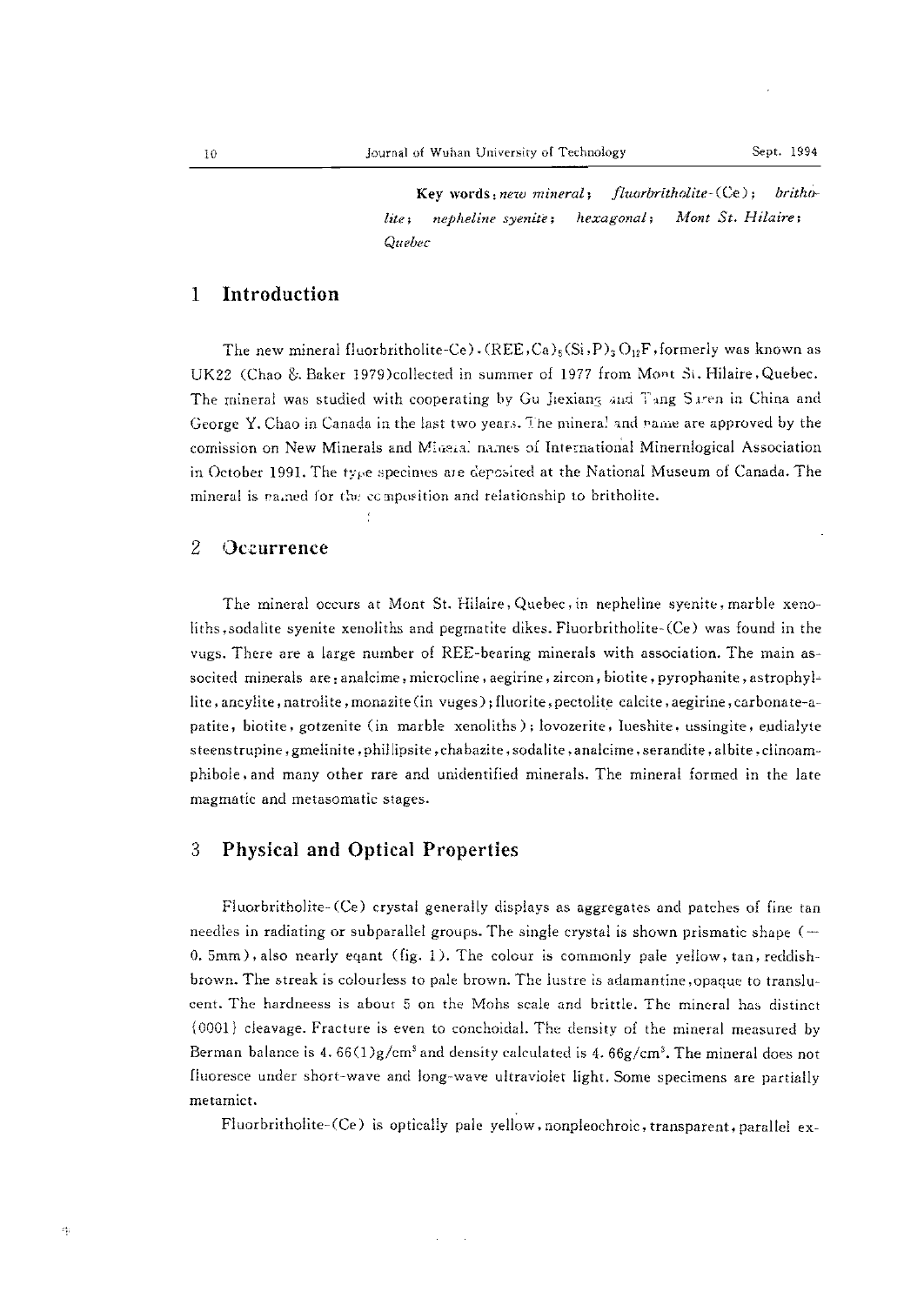$\boldsymbol{\cdot}$ 

tinction and interference color of first order grey. The mineral is uniaxial (-) with  $\omega$  1.792  $(5)$ ,  $\epsilon$  1.786(5) (measured in sodium light).

### X-ray Crystallography  $\overline{4}$

Table 1 X-ray powder diffraction data for fluorbritholite-(Ce) Mont Saint-Hilaire, Quebec

|     |             | $MSH-1$          |     | $MSH-2$    |                   |                 |                    | $MSH-3$    |         |  |
|-----|-------------|------------------|-----|------------|-------------------|-----------------|--------------------|------------|---------|--|
| hki | $D_{calc.}$ | $D_{\text{max}}$ | 1   | $D_{cabc}$ | $D_{\text{meas}}$ | 1               | $D_{\text{calc.}}$ | $D_{\max}$ | I       |  |
| 200 | 4.130       | 4.11             | 20  | 4.121      | 4.110             | 16              | 4.130              | 4.170      | $20 \,$ |  |
| 111 | 3.942       | 3.950            | 10  | 3.633      | 3 321             | 16              | 3.941              | 3.930      | 10      |  |
| 002 | 3.504       | 3.494            | 00  | 3.492      | $3 - 4.3$         | 10              | 3.499              | 3.492      | 20      |  |
| 102 | 3.22.5      | 2.2.9            | 20  | 3.215      | 3.205             | 10              | 3.222              | 3.223      | 20      |  |
| 210 | 3 112       | 3.118            | 20  | 3.115      | 3.116             | 10              | 3.122              | 3.115      | 20      |  |
| 211 | 2.852       | 2.845            | 100 | 2.845      | 2.839             | 100             | 2,851              | 2.840      | 100     |  |
| 112 | 2.824       | 2.322            | 40  |            |                   |                 | 2.821              | 2,818      | 30      |  |
| 300 | 2.753       | 2,747            | 30  | 2.747      | 2.741             | 10              | 2.753              | 2.748      | 30      |  |
| 310 | 2.919       | 2.287            | 10  | 2.286      | 2.284             | 5               | 2.291              | 2.293      | 10      |  |
| 113 | 2.098       | 2.099            | 10  | 2.091      | 2.093             | 5               | 2,096              | 2,097      | 10      |  |
| 400 | 2.065       | 2.063            | 5   |            |                   |                 |                    |            |         |  |
| 222 | 1.971       | 1.970            | 30  | 1.966      | 1.96510           |                 | 1,970              | 1,970      | 20      |  |
| 312 | 1.917       | 1.916            | 15  | 1.913      | 1.911             | 5               | 1.917              | 1,917      | 10      |  |
| 320 |             |                  |     |            |                   |                 | 1.895              | 1.894      | 5       |  |
| 213 | 1,870       | 1.870            | 40  | 1.865      | 1.864             | 10              | 1.869              | 1,868      | 30      |  |
| 321 | 1.829       | 1.829            | 20  | 1.825      | 1.827             | 10              | 1.829              | 1.826      | 20      |  |
| 410 | 1.820       | 1.820            | 20  | 1.799      | 1.799             | 10 <sup>1</sup> | 1.802              | 1.803      | 20      |  |
| 402 | 1.779       | 1.779            | 20  | 1.775      | 1.775             | 10              | 1.778              | 1,778      | 20      |  |
| 004 | 1.752       | 1.751            | 20  | 1 746      | 1.747             | 10              | 1.750              | 1,751      | 20      |  |
| 331 | 1.550       | 1.551            | 10  | 1.547      | 1.549             | 5               | 1.550              | 1.550      | 10      |  |
| 214 | 1.528       | 1.528            | 10  | 1.523      | 1.524             | 5               | 1.526              | 1.527      | $10 -$  |  |
| 502 | 1.494       | 1.497            | 10  |            |                   |                 | 1.494              | 1,496      | 10      |  |
| 304 | 1.478       | 1,480            | 10  | 1.473      | 1.473             | - 5             | 1,477              | 1.475      | 10      |  |
| 332 | 1.448       | 1.450            | 10  |            |                   |                 | 1.477              | 1.479      | 10      |  |

114. 6 mm Gandolfi camera, CuKa radiation ( $\lambda = 1$ . 5418 Å), visual intensities. MSH-I was heat treated at 800℃ for 3 hrs to improve crystallinity

Precession and 4-circle method are used for single crystal studies . the result indicats that fluorbritholite-(Ce) is hexagonal, with a 9.517(5), c 6.983(4) Å.c/a 0.7337, v 547. 7(8) Å<sup>3</sup>, Z = 2. The systematic extinction observed are consistent with space group  $P6_3/$  $m$ . The cell parameters are refined by least-squares method using powder diffraction data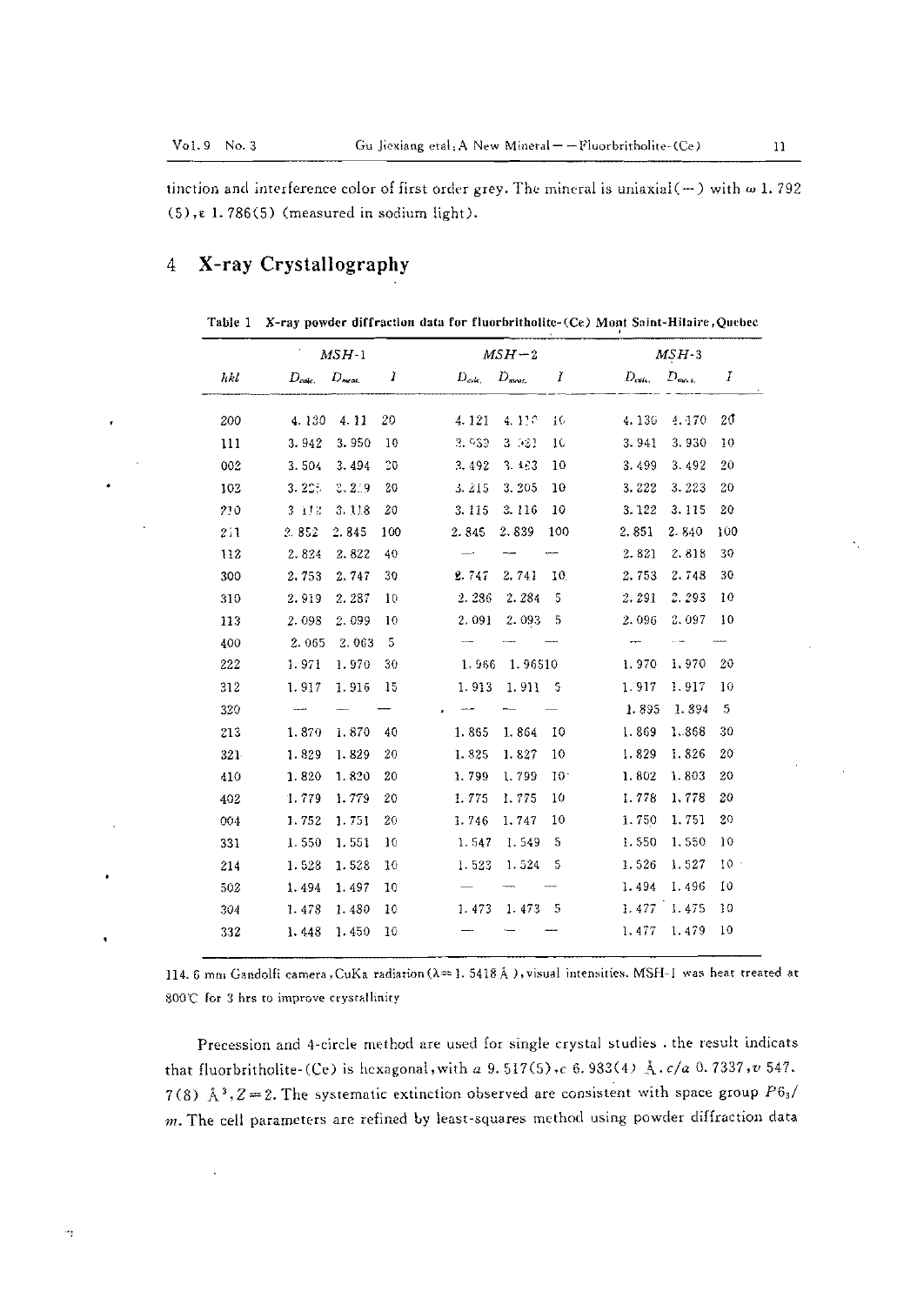obtained from photographs taken with CuKa radiation and a 114, 6mm Gandofi camera. The X ray powder diffraction data of fluorbritholite (Ce)are given in Table 1. The unit cell-density and optical data are shown in table 2.

|                      | MSH-1    | :MS H-2  | $MSE-3$         |
|----------------------|----------|----------|-----------------|
| $\cup$ (Å)           | 9.537(5) | 9.517(5) | 9.937(6)        |
| $\mathcal{L}^*$      | 6.999(4) | 6.983(4) | 7.008(5)        |
| $D_{\rm calc\_term}$ | 4.537    | 4.65     | 5.000           |
| $D_{\rm max}$        | AMAMA AR | 4.68(1)  | <b>Services</b> |
| x                    | 1.780(3) | 1.786(5) | 1.790(5)        |
| $\omega$             | 1.785(1) | 1.792(5) | 1.794(5)        |
| $K_{p}(1)$           | 0.165    | 0.159    | 0.118           |
| Κ.                   | $0 - 64$ | 3.165    | v. 158          |

Table 2. Gladstone-Date calculations



(DCalculated uning D<sub>ole</sub>

#### 5 **Chemical Composition**

Fig. 1. Seanning ellectron photomicrograph of fluorbritholite-(Ce)

Three chemical analyses were carried out by means of an electron microprobe using the following standards, REE2(Nd, Sni), REE3 (Ce, La, Pr, Y, Ca, Si, Al), hornblende(Fe, Mg, Na), ilmenite (Mn), celestine (Sr), thorite (Th), brannerite (U), apatite (P) and biotite (F). The three sets of data are given in Table 2. The empirical formulas (based on  $O + F =$  $13)$  are:

 $MSH = 1$ ; (Ca<sub>1,95</sub> Ce<sub>1,35</sub>, La<sub>2, 16</sub> Nd<sub>0,31</sub> Pr<sub>9,47</sub> Y<sub>9,19</sub> Th<sub>0.05</sub> Sr<sub>9,18</sub> Sm<sub>0</sub>, <sub>03</sub>  $\sum_{A=73}$ ) (Si<sub>2,65</sub> P<sub>9,71</sub>)  $\sum_{A=89}$  $O_{12.92} F_{0.98}$ 

 $MSH = 2$ ;  $(Ca_{1,27}$   $Ce_{1.35}$   $La_{0.96}$   $Nd_{0.21}$   $Na_{0.21}$   $Mn_{0.15}$   $Sr_{0.99}$   $Pr_{0.93}$   $Th_{6.63}$   $Y_{6.92}$   $Sm_{0.61}$   $\sum_{4.95}$  $(Si_{1.17} P_{0.79})_{\Sigma_{3.15}} O_{11.95} F_{1.95}.$ 

 $MSH = 3$ ; (Ce<sub>1, 65</sub> La<sub>1, 02</sub> Na<sub>0</sub> <sub>82</sub> Nd<sub>6, 44</sub> Sr<sub>0, 30</sub>)Ca<sub>0, 29</sub> Mn<sub>0, 17</sub> Y<sub>0</sub>, 55 Th<sub>0</sub>, 65 Fe<sub>0, 91</sub>) 5<sub>74</sub>, 92 (Si<sub>2</sub>, 32)  $P_{\sim 61})\sum_{3,93} O_{11,81} Y_{0,99} T h_{0,05} F e_{0,91} \sum_{k,92} (Si_{2,32} P_{0,61}) \sum_{3,93} O_{11,81} F_{1,19}.$ 

The simplified formula is  $(REE, Ca)_5(Si, P)_3 O_{12}F$  (the substitution are too numerous to calculate the theoreteal composition).  $1 - (K_p/K_e) = 0.027$ . The compatibility with empirical chemical is excellent. Fluorbritholite-(Ce) is gelatinizes in HCl and  $H_2SO_3$ , both 1;  $1.$ 

### **Discussions** 6

The F-analogue of britholite (Ce) from Mont St. Hilaire is not new as it has been noted from many other localities. We are proposing a new name fluorbritholite- $(Cc)$ , so that it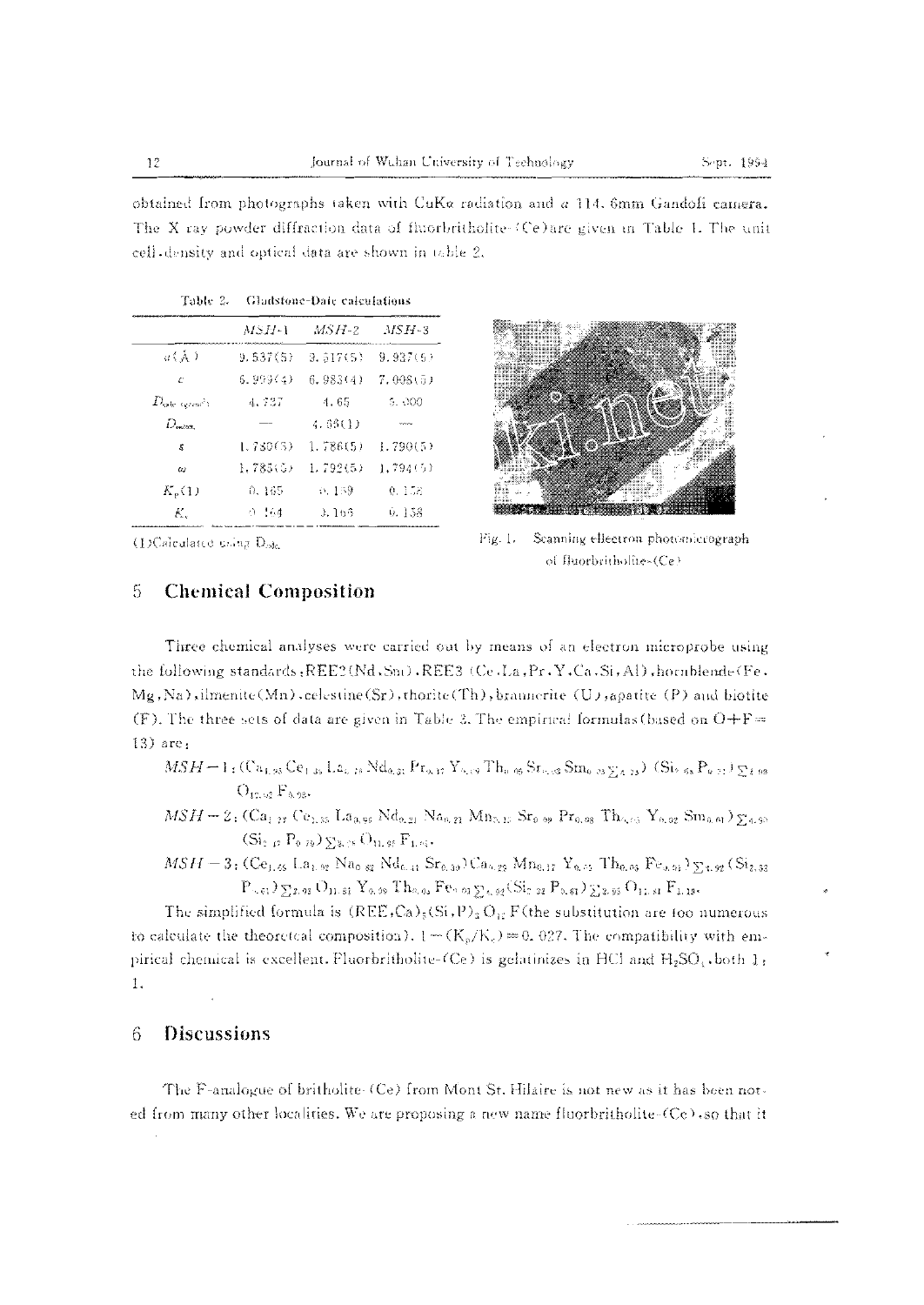### $Vol.9$  No. 3

 $\bar{\Delta}$ 

 $\tilde{\textbf{z}}$ 

.

 $\ddot{\bullet}$ 

 $\ddot{\phantom{1}}$ 

| Table 3.                       |                                            | Composition of fluorbritholite-(Ce) |         |  |  |  |
|--------------------------------|--------------------------------------------|-------------------------------------|---------|--|--|--|
|                                | $MSH-1$                                    | $MSH-2$                             | $MSH-3$ |  |  |  |
| $Ce2O3$ wt%                    | 29.17                                      | 28.70                               | 33.14   |  |  |  |
| La <sub>2</sub> O <sub>3</sub> | 15.80                                      | 20, 21                              | 19.78   |  |  |  |
| Pr <sub>2</sub> O <sub>3</sub> | 3.52                                       | 1.69                                | 1.20    |  |  |  |
| Nd <sub>2</sub> O <sub>3</sub> | 8.83                                       | 4.62                                | 8.78    |  |  |  |
| Sm <sub>2</sub> O <sub>3</sub> | 0.67                                       | 0.25                                |         |  |  |  |
| $Y_2O_3$                       | 1.26                                       | 0.36                                | 1.27    |  |  |  |
| FeO                            |                                            |                                     | 0.10    |  |  |  |
| CaO                            | 13.96                                      | 12 87                               | 1.92    |  |  |  |
| SrO                            | 0.45                                       | 1.18                                | 3.74    |  |  |  |
| MgO                            | 0.02                                       |                                     |         |  |  |  |
| Mn()                           | ÷                                          | 1.39                                | 148     |  |  |  |
| $\rm{Ni_2O}$                   | 0,01                                       | 0.85                                | 3.04    |  |  |  |
| ThO <sub>2</sub>               | 1.74                                       | 1.84                                | 1.09    |  |  |  |
| $U_3O_8$                       | 0, 30                                      | 0.11                                | 0.31    |  |  |  |
| SiO <sub>2</sub>               | 20.61                                      | 16.92                               | 16.59   |  |  |  |
| Al <sub>2</sub> O <sub>3</sub> |                                            |                                     | 0.08    |  |  |  |
| $P_2O_5$                       | 2.84                                       | 7.25                                | 5.21    |  |  |  |
| $\mathbf F$                    | 2.38                                       | 2.58                                | 2.70    |  |  |  |
| $F = 0$                        | $-1.00$                                    | $-1.09$                             | $-1.14$ |  |  |  |
| Total                          | 100.56                                     | 99.73                               | 99.20   |  |  |  |
|                                | Number of ions on the basis of $13(O + F)$ |                                     |         |  |  |  |
| Ce                             | 1.39                                       | 1.35                                |         |  |  |  |
| La                             | 0.76                                       | 0.96                                | 1.69    |  |  |  |
| P <sub>c</sub>                 | 0.17                                       | 0.08                                | 1.02    |  |  |  |
| Nd                             | 0.31                                       | 0.21                                | 0.06    |  |  |  |
| Sm                             | 0.03                                       | 0.01                                | 0, 44   |  |  |  |
| Y                              | 0.09                                       | 0.02                                |         |  |  |  |
| Fe                             |                                            |                                     | 0.09    |  |  |  |
| Сa                             | 1.95                                       | 1.77                                | 0.01    |  |  |  |
| $S_{\mathbf{C}}$               | 0.03                                       | 0, 09                               | 0.29    |  |  |  |
| Mn                             |                                            | 0.15                                | 0, 30   |  |  |  |
| Na                             |                                            | 0.21                                | 0.17    |  |  |  |
| Th                             | 0.05                                       | 0.05                                | 0.82    |  |  |  |
| U                              | 0.01                                       | $\qquad \qquad$                     | 0.03    |  |  |  |
| $\rm Si$                       | 2.68                                       | 2:17                                | 2.32    |  |  |  |
| Al                             |                                            |                                     | 0.01    |  |  |  |
| P                              | 0.31                                       | 0.79                                | 0.61    |  |  |  |
| F                              | 0.98                                       | 1,04                                | 1.19    |  |  |  |

standards: REE2(Nd, Sm), REE3(Ce, La, Pr, Y, Ca, Si, Al), hornblende (Fe, Mg, Na), ilmenite (Mn), ce-

 $\frac{1}{3}$